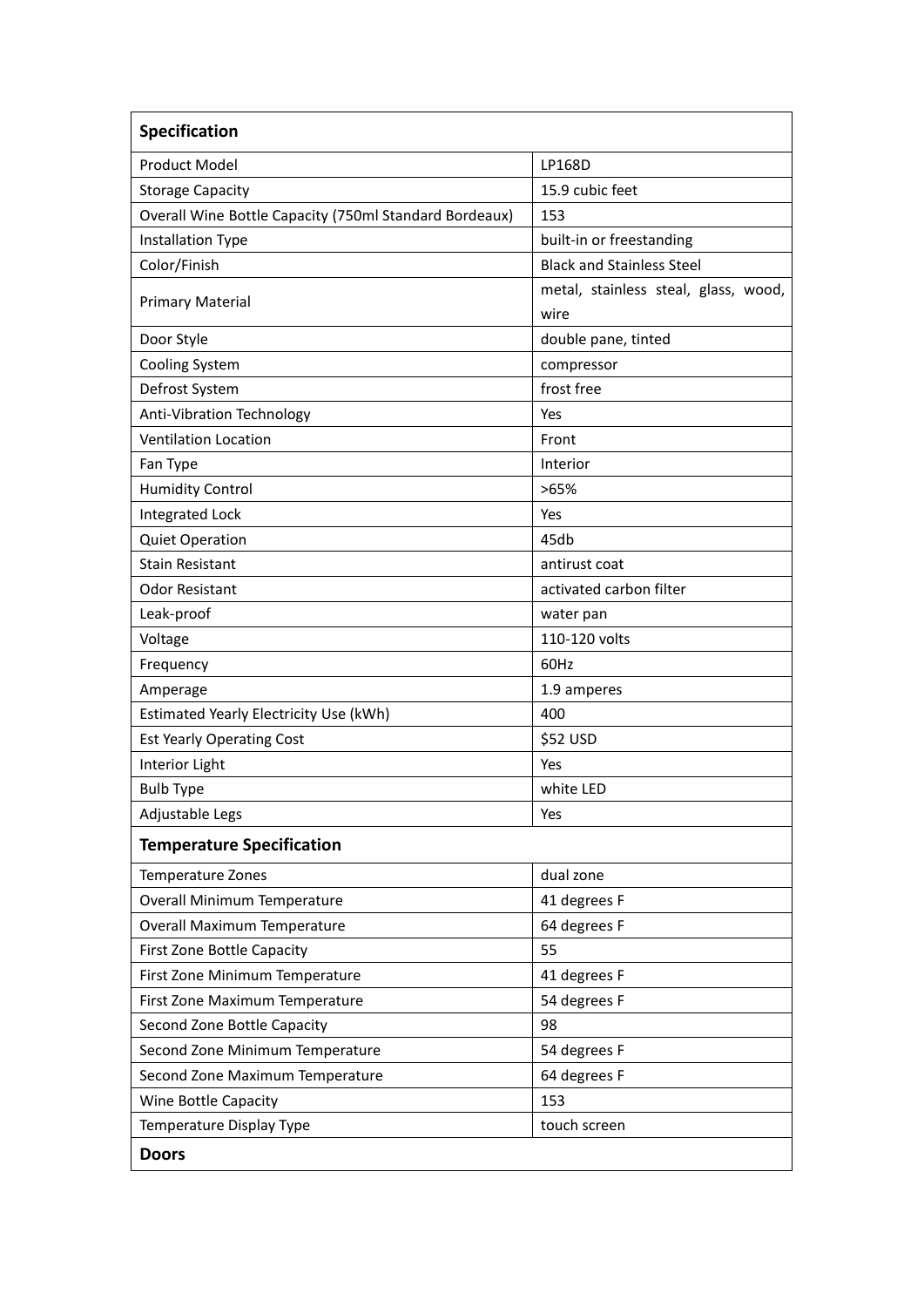| Door Handle Design                           | external                       |
|----------------------------------------------|--------------------------------|
| Door Swing Orientation                       | reversible                     |
| Number of Doors                              | 1                              |
| Door Material                                | tempered glass                 |
| Door Material Details                        | tinted double pane             |
| Door Color/Finish                            | stainless steel                |
| Door Opening Degree to Slide out Shelves     | $>90^\circ$                    |
| <b>Shelves</b>                               |                                |
| Adjustable Shelves to different heights      | <b>No</b>                      |
| Number of Shelves                            | 13 full shelves + 1 half shelf |
| <b>Shelve Material</b>                       | glass, iron                    |
| Shelves slide out degree                     | 75%                            |
| Full shelve size (Width x Depth x Height)    | 18.9x21.3x0.9inches            |
| Half shelve size (Width x Depth x Height)    | 18.9x12.8x0.9inches            |
| <b>Certifications Listings&amp;Approvals</b> |                                |
| <b>ETL Listed</b>                            | Yes                            |
| ISO 9001 Certified                           | Yes                            |
| <b>Unit Dimension and Weight</b>             |                                |
| Overall Height - Top to Bottom               | 71.3 inches                    |
| Overall Width - Side to Side                 | 23.4 inches                    |
| Overall Depth - Front to Back                | 28.4 inches                    |
| Depth - Excluding Handles                    | 26.8 inches                    |
| Interior Height - Top to Bottom              | 63.8 inches                    |
| Interior Width - Side to Side                | 20.5 inches                    |
| Interior Depth - Front to Back               | 23.4 inches                    |
| Door Height - Top to Bottom                  | 66.5 inches                    |
| Door Width - Side to Side                    | 23.4 inches                    |
| Door Depth - Front to Back                   | 1.4 inches                     |
| Depth With Door Open at 90 Degrees           | 51.1 inches                    |
| Cutout Width - Side to Side                  | 24.2 inches                    |
| Cutout Depth - Front to Back                 | 28.0 inches                    |
| Cutout Height - Top to Bottom                | 71.1 inches                    |
| Overall Product Weight Net Weight            | 220.5 Lbs                      |
| Shipping Weight with Panel                   | 243.6 Lbs                      |
| Shipping Height - Top to Bottom with Panel   | 77.7 inches                    |
| Shipping Width - Side to Side                | 26.0 inches                    |
| Shipping Depth - Front to Back               | 30.3 inches                    |
| <b>Installation and Usage</b>                |                                |
| <b>Installation Required</b>                 | No                             |
| Tools Needed for Installation                | No                             |
| <b>Additional Parts Required</b>             | No                             |
| Supplier Intended and Approved Use           | residential and commercial use |
| Outdoor Use                                  | No                             |